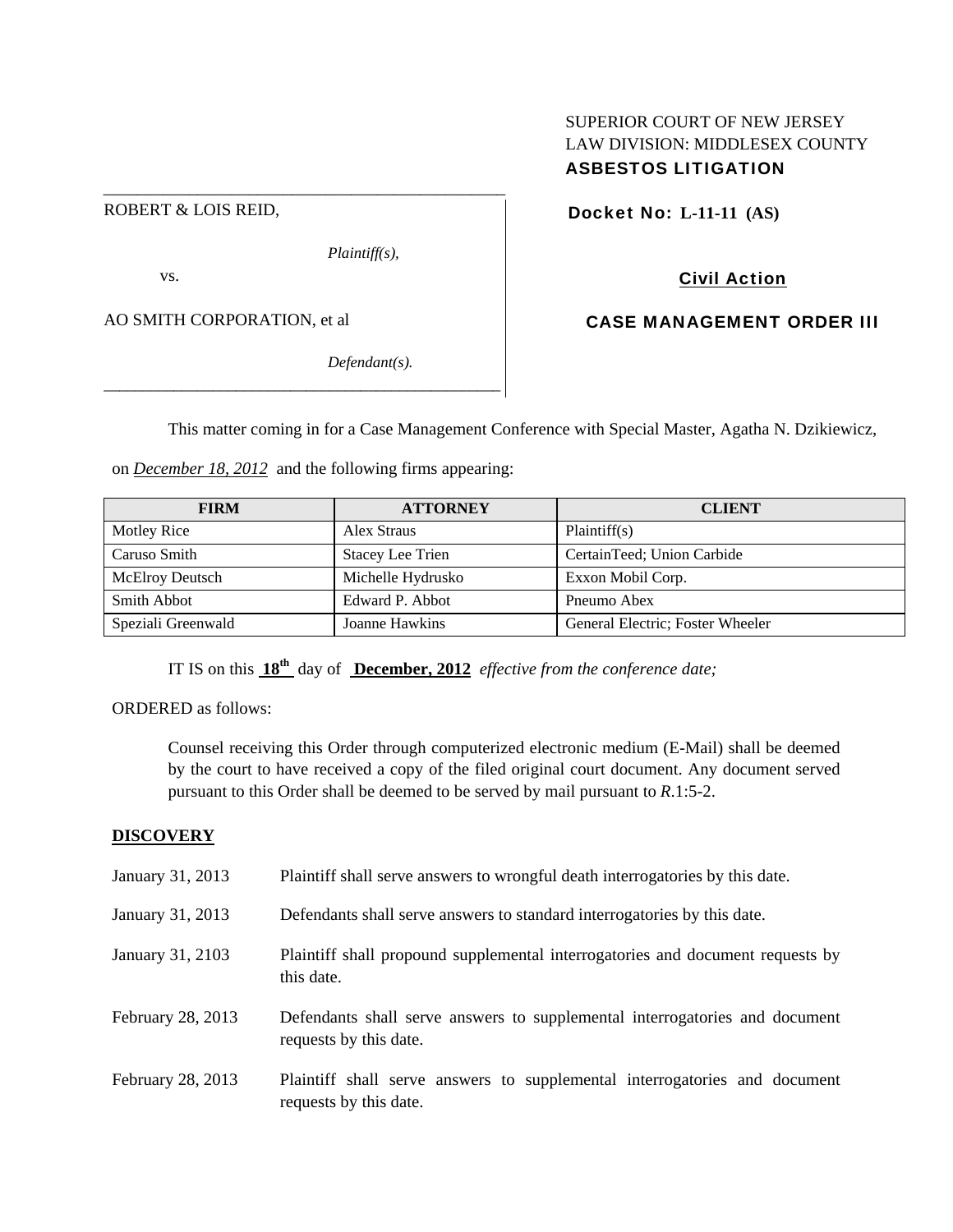- March 29, 2013 Fact discovery, including depositions, shall be completed by this date. Plaintiff's counsel shall contact the Special Master within one week of this deadline if all fact discovery is not completed.
- March 29, 2013 Depositions of corporate representatives shall be completed by this date.

### **EARLY SETTLEMENT**

- April 3, 2013 The settlement conference previously scheduled on this date is **CANCELLED**.
- April 5, 2013 Settlement demands shall be served on all counsel and the Special Master by this date.

#### **SUMMARY JUDGMENT MOTION PRACTICE**

new defendants.

| April 26, 2013 | New defendants shall file summary judgment motions limited to product         |  |  |  |
|----------------|-------------------------------------------------------------------------------|--|--|--|
|                | identification issues no later than this date.                                |  |  |  |
| May 24, 2013   | Last return date for product identification summary judgment motions filed by |  |  |  |

#### **MEDICAL DEFENSE**

May 31, 2013 Defendants shall identify its medical experts and serve medical expert reports, if any, by this date.

#### **LIABILITY EXPERT REPORTS**

April 30, 2013 Plaintiff shall identify its liability experts and serve liability expert reports or a certified expert statement by this date or waive any opportunity to rely on liability expert testimony.

May 31, 2013 Defendants shall identify its liability experts and serve liability expert reports, if any, by this date or waive any opportunity to rely on liability expert testimony.

#### **ECONOMIST EXPERT REPORTS**

- April 30, 2013 Plaintiff shall identify its expert economists and serve expert economist report(s), if any, by this date or waive any opportunity to rely on economic expert testimony.
- May 31, 2013 Defendants shall identify its expert economists and serve expert economist report(s), if any, by this date or waive any opportunity to rely on economic expert testimony.

#### **EXPERT DEPOSITIONS**

June 14, 2013 Expert depositions shall be completed by this date. To the extent that plaintiff and defendant generic experts have been deposed before, the parties seeking that deposition in this case must file an application before the Special Master and

\_\_\_\_\_\_\_\_\_\_\_\_\_\_\_\_\_\_\_\_\_\_\_\_\_\_\_\_\_\_\_\_\_\_\_\_\_\_\_\_\_\_\_\_\_\_\_\_\_\_\_\_\_\_\_\_\_\_\_\_\_\_\_\_\_\_\_\_\_\_\_\_\_\_\_\_\_\_\_\_\_\_\_\_\_\_\_\_\_\_\_\_\_\_\_\_\_\_\_\_\_\_\_\_\_\_\_\_\_\_